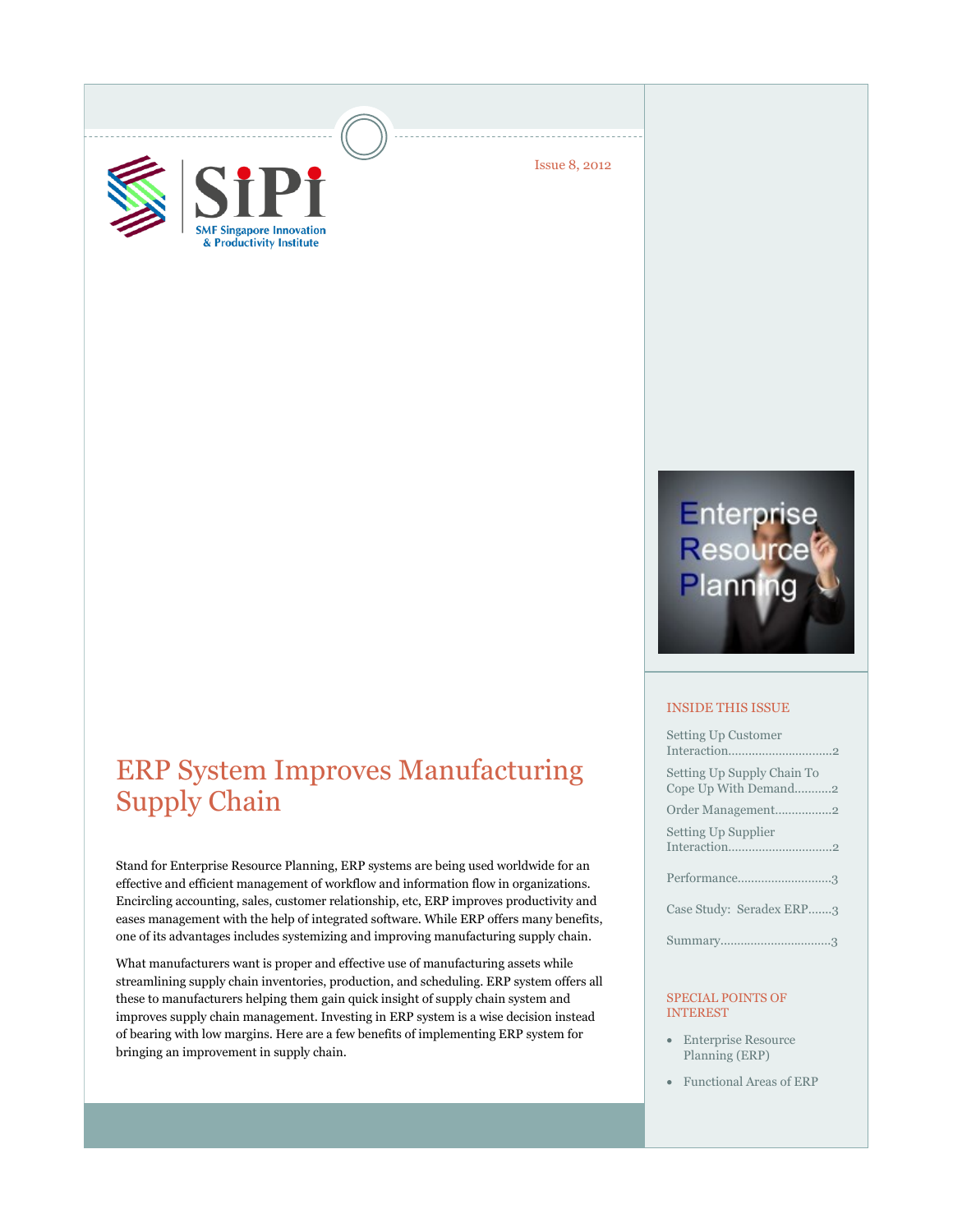# Enterprise Resource lanning

## **Enterprise Resource Planning (ERP)**

Enterprise resource planning (ERP) systems integrate internal and external management information across an entire organization, embracing finance/accounting, manufacturing, sales and service, customer relationship management, etc. ERP systems automate this activity with an integrated software application. The purpose of ERP is to facilitate the flow of information between all business functions inside the boundaries of the organization and manage the connections to outside stakeholders.

ERP systems can run on a variety of computer hardware and network configurations, typically employing a database as a repository for information.

Source: [http://en.wikipedia.org/](http://en.wikipedia.org/wiki/Enterprise_resource_planning) [wiki/](http://en.wikipedia.org/wiki/Enterprise_resource_planning) [Enterprise\\_resource\\_planning](http://en.wikipedia.org/wiki/Enterprise_resource_planning)

# SETTING UP CUSTOMER INTERACTION

Nowadays, competition is increasing in every field; hence, businesses need to establish long-term customer relationship with a thorough inside and interaction with customers. And to build such a long-term relationship, inclusion of customer views is a must in every business. Organization's supply chain system, customer feedback service, survey systems, and sales & marketing could be used as a better medium to include customer views.

ERP system helps manufacturers think out of the box from just delivering order. It helps them think on what customers want and what they should manufacture to increase sales and profit margin. Integrating supply chain system, sales & marketing, customer feedback service, etc. helps getting insight of how more orders could be brought to the organization and what can make customers satisfied for a long-term relationship.

### SETTING UP SUPPLY CHAIN TO COPE UP WITH DEMAND

Supply chain system must work according to the current demand i.e. it must be updated on real-time needs. Gone are the days when gathering and incorporating customers demand was a tedious and lengthy process. ERP systems today, provide quick and effective information and integration of customer demands with proper planning and management. Inventory is made fast and easy with ERP system and hence, deciding on production plan and supply of products on what is required basis has become systematic. With this, organizations are now able to manage long-term customer relationships while managing effectively the cost driven production system. ERP system does real-time inventory and provides information on which product is available for shipping in how much quantity and how much is exactly required for shipping. All these make companies make required decision to cope up with demand-driven market where customer relationship is the trump card of winning game.

## ORDER MANAGEMENT

Creating and managing sales order is the demand of today's highly competitive business market. For cost-effective order management, you need to be real-time and fast. You need a system that gives you quick and exact insight of how many orders are in hand, what is the production status, when orders should be delivered, what taxes should be applied to orders, etc. ERP system simplifies creating order, processing order, managing commissions, implementing discounts, and tracking orders.

# SETTING UP SUPPLIER INTERACTION

Today, businesses are at competitive edge and they require real-time integration of suppliers and manufacturers. Real-time integration of suppliers and manufacturers opens new door to opportunities of sales. In addition, it saves cost in finding new suppliers, bringing them on board, and implementing their demands and strategies. An effective ERP system helps manufacturers find suppliers and integrating them on board. Connecting with suppliers worldwide in real-time is what makes ERP system special for manufacturers. It saves time and cost to collect demand of suppliers and production data and sending the production data to suppliers in real-time.

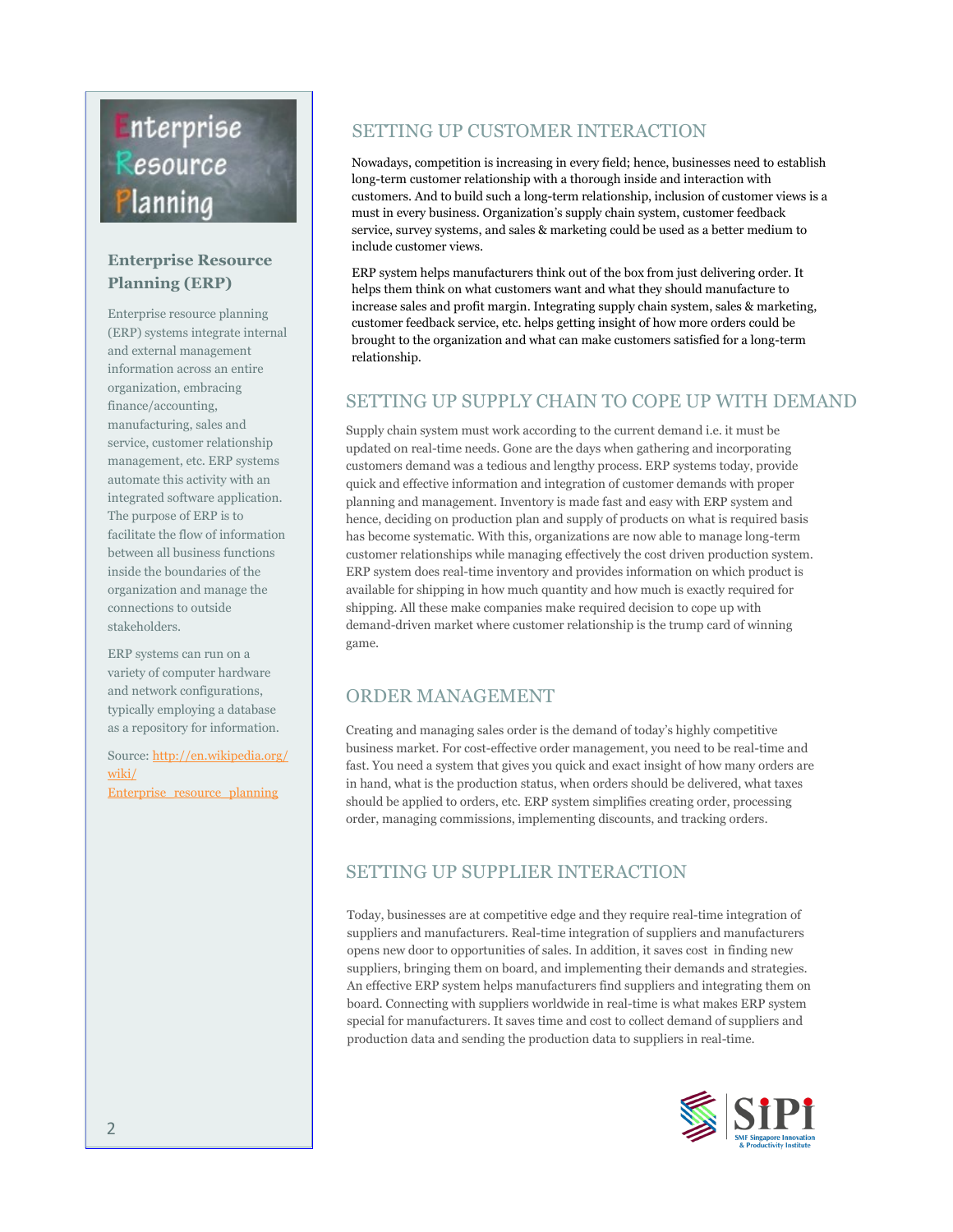

# PERFORMANCE

For an effective performance measurement, you need to go through metric reports, key performance indicators (KPIs), and analyze them. ERP system helps generating metric reports quickly making them easy-to-read. You can get graphical structure for at-a-glance analysis like supplier analysis, status tracking, and so on. Gone are the days when many days were required to create and analyze performance reports. Now, there are no more advance warnings about developing supply chain reports. ERP system gives you these reports quickly while allowing you to choose the medium you feel easy to analyze the report.

# CASE STUDY: SERADEX ERP

This case study revolves around Seradex ERP – ERP system for manufacturing industry with ten to 500 employees. Wide range of manufacturing companies' use Seradex ERP for purposes like cost reduction and management, productivity improvement and management, better customer integration and performance measurements. Seradex ERP helps centralizing all information; hence,



improves core areas of better productivity, customer management, on-time shipment, etc. Keeping track on material you have for production, orders you have in hand, date of shipment, etc. is must to cope up with today's challenging business environment. Seradex ERP gives you real-time updates on all these to help you make quick decision on what you have in hand, what you need, and how to proceed ahead. It is an easy-to-implement and easy-to-use ERP system that works in Microsoft SQL environment opening all doors of growth with effective customer management and supply chain management. It offers quick-to-analyze reports for better productivity and cost management. Source:[http://www.seradex.com/support/erp\\_case\\_studies.php](http://www.seradex.com/support/erp_case_studies.php)

#### SUMMARY

With effective customer integration, on-demand supply management, supplier integration, order management, and performance analysis. ERP system creates a path to reduce cost, simplify production, and streamline shipment. It brings transparency between different departments by giving a crystal clear view of what is where in the organization, when material is sent for production, which material is used in production, which product is sent for shipment, when shipment is done, billing of material, billing of orders, and so on. Today, ERP systems are becoming the trump card to create a win-win situation in this highly competitive world.



#### **Functional Areas of ERP**

The following are common functional areas covered in an ERP System. In many ERP Systems these are called and grouped together as ERP Modules:

#### **Financial Accounting**

General Ledger Fixed Asset Payables Receivables Cash Management Financial Consolidation

#### **Management Accounting**

Budgeting Costing Cost Management Activity Based Costing

#### **Human Resources**

Recruiting Training Payroll Benefits 401K Diversity Management Retirement Separation

#### **Manufacturing**

Engineering Bill of Materials Work Orders Scheduling Capacity Workflow Management Quality Control Manufacturing Process Manufacturing Projects Manufacturing Flow Product Life Cycle Management

**Supply Chain Management**  Supply Chain Planning Supplier Scheduling Order to Cash Purchasing

**Project Management**  Project Planning Resource Planning Project Costing

**Customer Relationship Management**  Sales and Marketing Customer Contact

Source: [http://en.wikipedia.org/wiki/](http://en.wikipedia.org/wiki/Enterprise_resource_planning) [Enterprise\\_resource\\_planning](http://en.wikipedia.org/wiki/Enterprise_resource_planning)